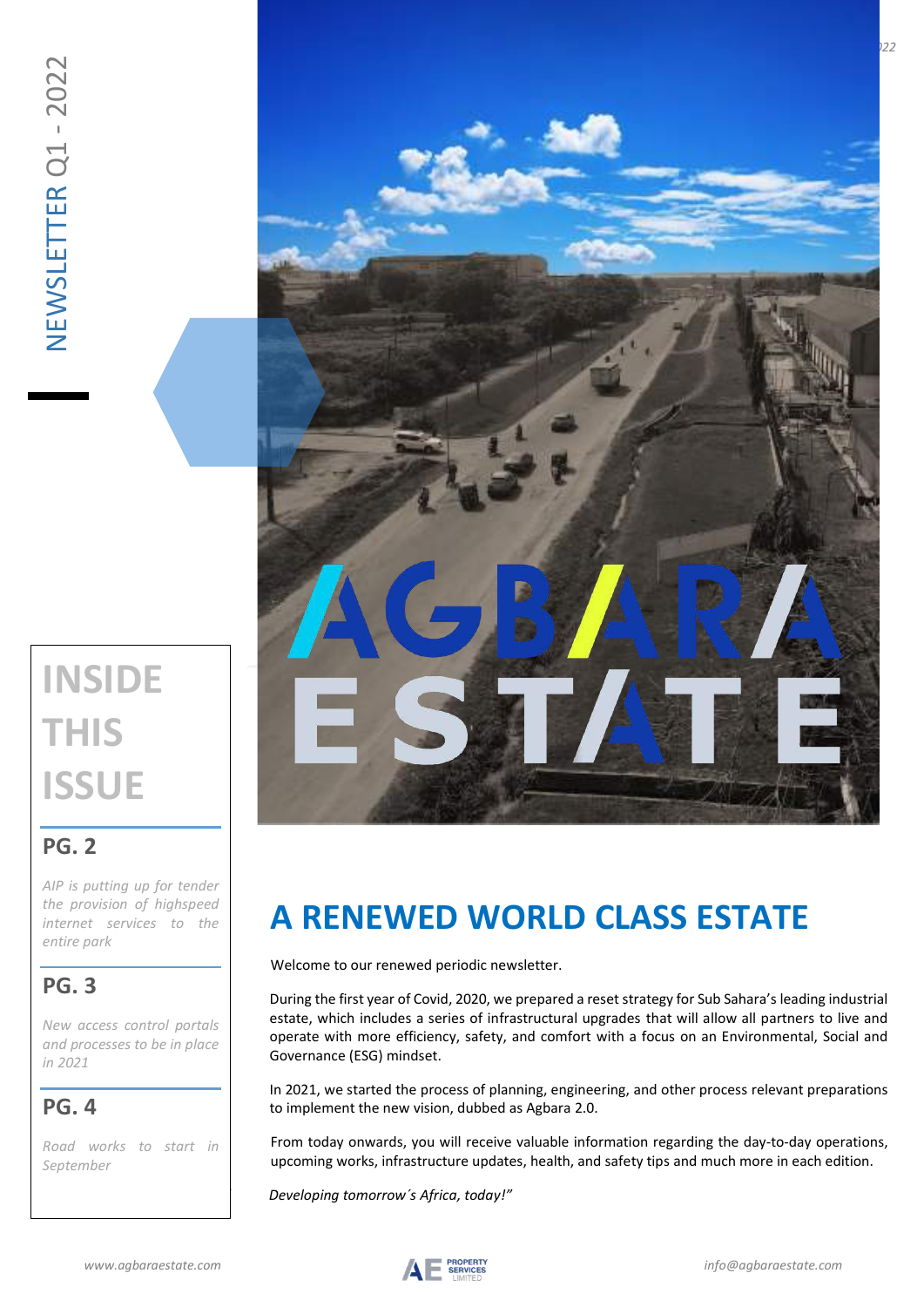



## **FIBRE INTERNET**

After an eleven month long process, Agbara Estate has agreed on the long-awaited infrastructural upgrade agreement to provide the ultimate nexus of telecommunication services for its tenants.

The entire 454 Ha of Agbara Estate will have the potential to access high-speed broadband internet through fibre cabling in 2022.

MTN has been selected as the trusted partner for the implementation of this critical infrastructure upgrade.

Both parties are committed to bring the best of internet speed and reliability to Agbara Estate´s industrial, commercial, and residential clients.



### THE UPGRADE TO A NEW WORLDCLASS STANDARD

Agbara Estate started as the state-of-the art industrial estate in the 1970´s by the hand of the late visionary chief Adeyemi Lawson, who pioneered the "Work, Live & Play" concept.

In 2022 the industrial enclave has existed for more than four decades, and we have been preparing to upgrade to a new world class standard throughout the Covid pandemic.

The AGBARA 2.0 Vision - 2022-2025, includes among others:

- High speed broadband fibre internet
- New solar streetlights
- An independent power plant of 100 MW
- New access control facilities and procedures
- Renewed internal roads
- Residential and warehousing developments
- Amenities, leisure and relaxation facilities

## **DRAINAGE WORK**

During recent months, AEPSL has carried out major maintenance works on the drainage network:

- a. Perfetti Vitamalt CSTP junction on Lagos road.
- b. Beta Glass Pharma Deko on Lagos road.
- c. Reckitt Pharma Deko on Abeokuta road.
- d. Nestlé Estate office on Igbesa road.
- e. Suntory Cometstar on Afam road.





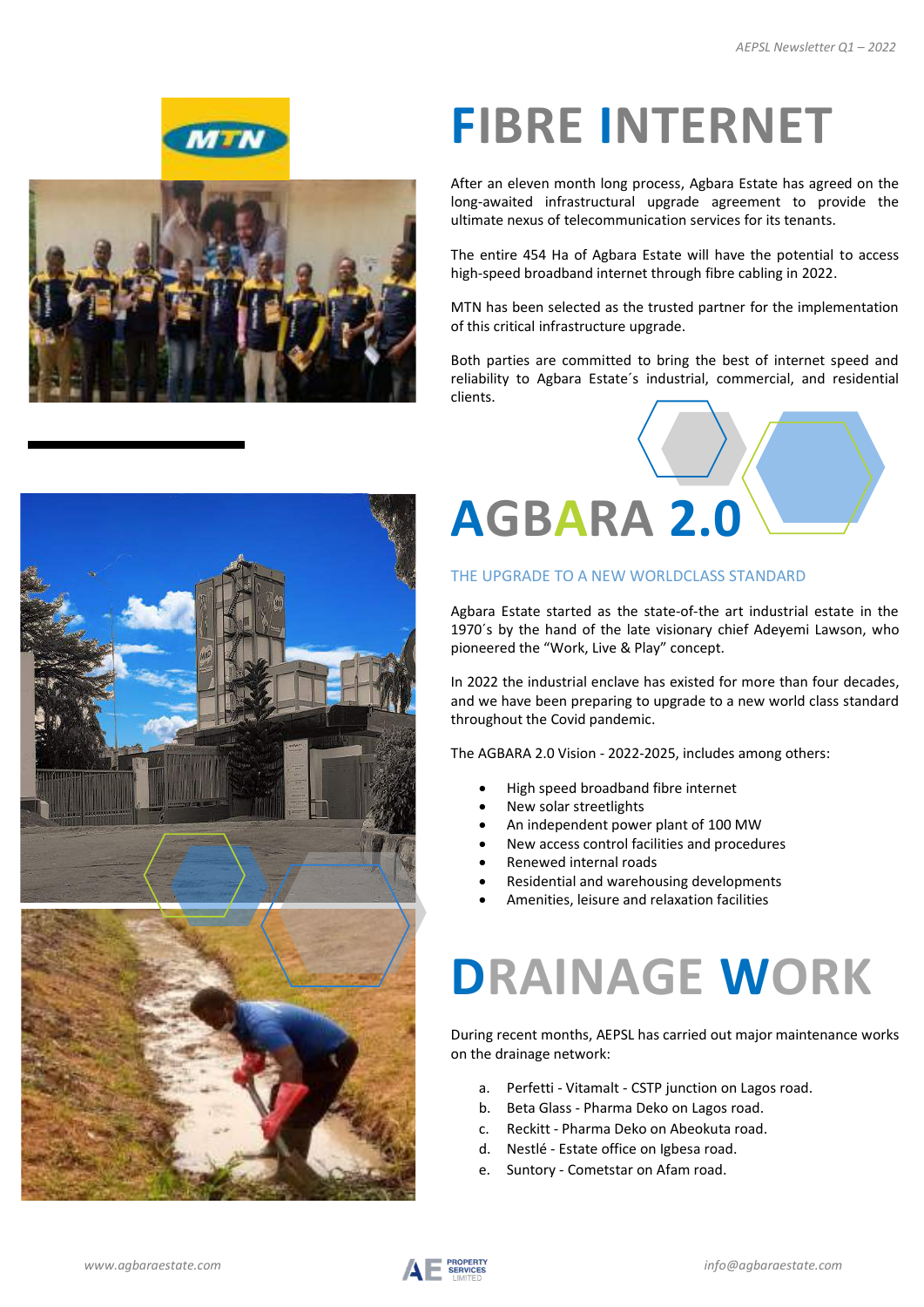

### YOUR SECURITY & SAFETY IS OUR PRIORITY

# **AUTHORIZED ACCESS ONLY**

2022 is the year of focus on safe and secure accessibilities.

The actual main entrance to the estate has been inundated with the local market, street selling and the occupation of Okada's on the access road.

As a short-term measure to resolve this challenge, the main entrance along the Badagry Expressway will receive an initial temporary barrier manned with both security and police forces in Q2 2022, whilst palliative roadworks will improve the difficult access and the safety of all users (both vehicles and pedestrians). Simultaneously, the Phase III entrance is also earmarked for works to improve the access procedures.

Accessibility and Traffic designs were completed in February.

Although Agbara Estate is considered a safe haven in the region, the introduction of renewed access control facilities and procedures will further enhance the security of people, equipment and products.

AEPSL will continue to request that residents and companies identify employees, vehicles and registered vendors to be inserted in an encrypted and confidential database to enhance the controlled access to the estate.

Please ensure that you and/or your firm is timely in sharing the relevant information to avoid operational disruptions.

# **PROPERTY INSPECTIONS**

AEPSL has received the mandate to periodically inspect the tenants of Agbara Estates Ltd. This is in line with the covenants of the signed agreements that make provision for visits to premises.

In the aforementioned context, AEPSL will continue to notify tenants in a timely fashion in relation to property visits. Failure to enable the visit is considered a legal breach.

The duration of each visit shall be less than two hours and a photographic report will be made. Visits will culminate in an AEPSL official sharing verbal recommendations on health and safety related matters.

Please ensure that you have someone from your team present and guiding AEPSL throughout the short visit.



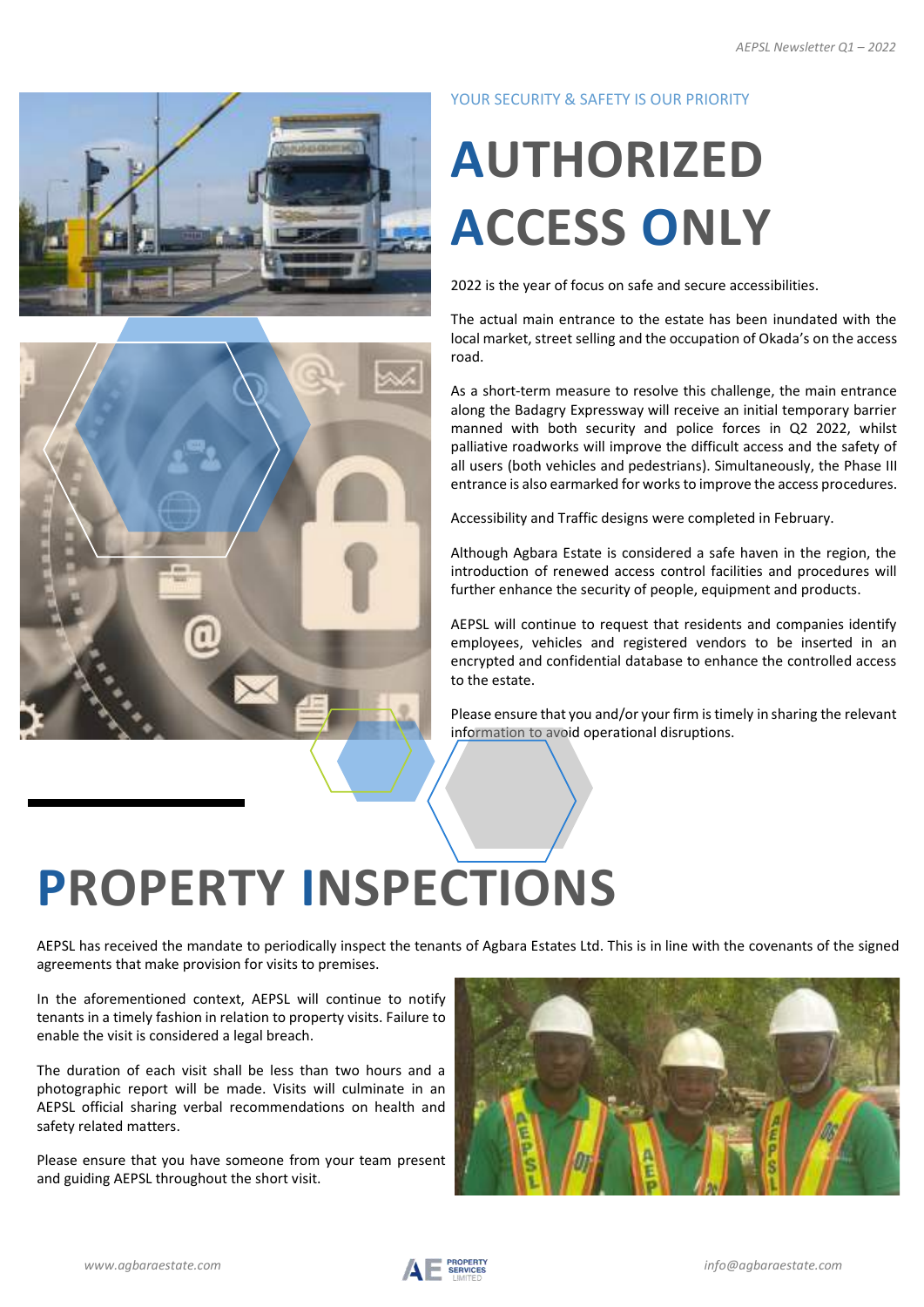

### **NEW STREETLIGHTS**

#### NIGHT VISIBILITY INCREASES SAFETY

In line with the new strategy for an Agbara 2.0 the renewed focus is on health, safety, security and environment.

During Q2 2022 the deployment of new solar streetlights will start, increasing night visibility and thus adding further safety & security. The works will be executed in phases and will be clearly identified to avoid any potential hazards.

AEPSL is engaging with a professional Nigerian firm that has large scale experience in setting up and maintaining streetlights and other engineering solutions.

We look forward to shine bright LED lights and to take your Agbara experience to another level.

#### ROAD REPAIRS COMMENCING IN 2022

## **ROAD WORKS**

The works at both the Lagos Badagry and Agbara Atan Expressways are finally seriously being executed with the interventions of Lagos and Ogun States. This is perfectly in sync with our own plans to restructure the entrances to the estate, as well as re-introducing access control.

To increase travelling efficiency and road safety, AEPSL will commence the repair works on the internal road network in 2022, commencing with the aforementioned palliative intervention at the main entrance.

These works will be synchronized with the programmed access control works, resulting in having only authorized Agbara Estate tenants and visitors benefit from these enhancements in the near future and creating an even more secure estate. Please be cooperative and understanding during these works and be aware of eventual temporary detours.



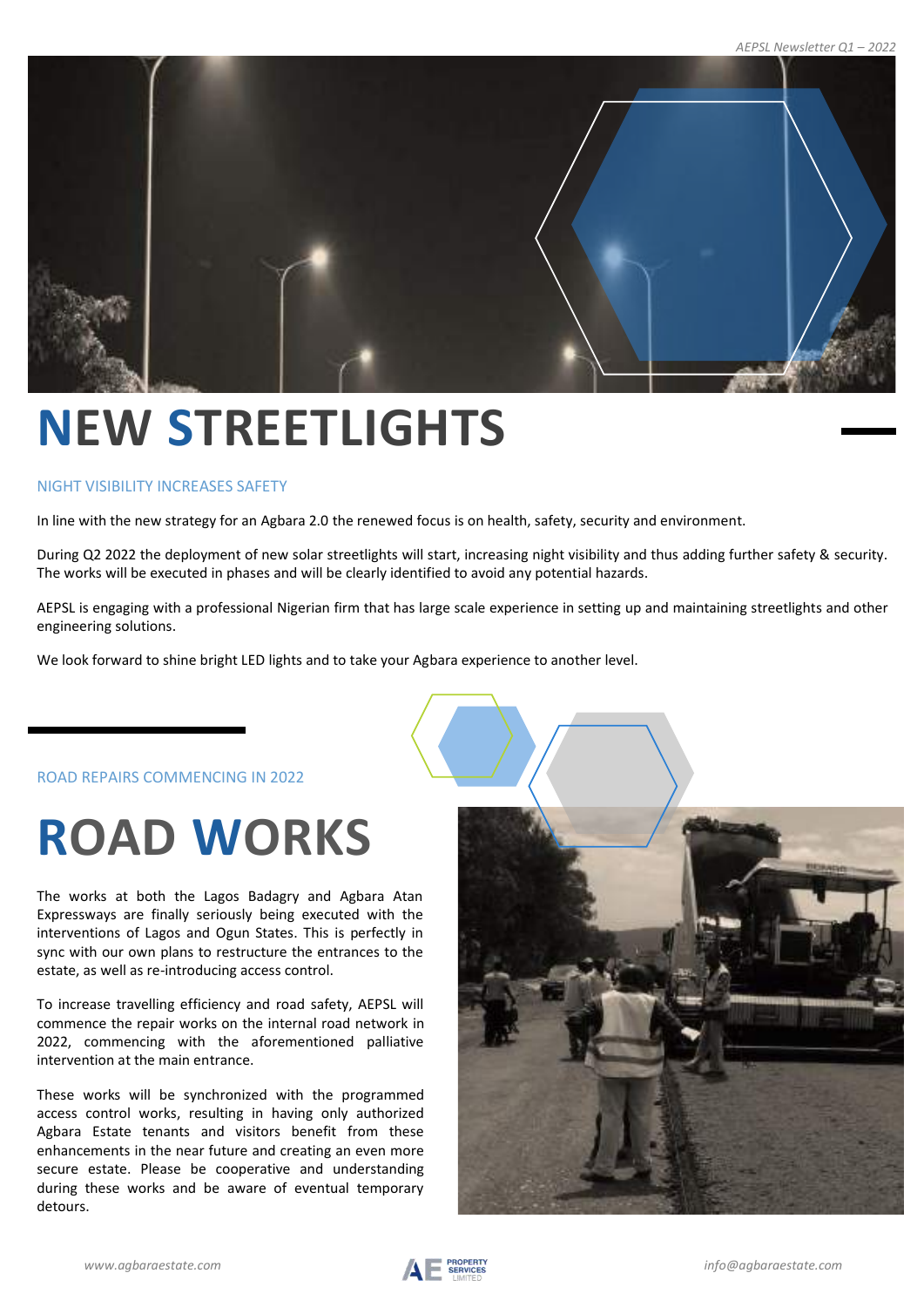## **RESIDENTIAL ID-CARD**

### YOUR SECURITY & SAFETY IS OUR PRIORITY

Importance of a valid identification access system in a controlled and guarded environment such as AE Residential Estate cannot be over-emphasized.

To this end, a biometric ID card will be introduced for all residents in 2022. A dry-run phase 1 will be for identification purposes only, which would later be graduated to being used for access control on boom barrier, turnstile, and other communication processes through an encrypted software.

A rapid identification of residents, employees and visitors is key to minimize the risk of impersonation, theft and enhance the overall security.

We look forward to your cooperation.



## **DEFAULTING CONTRIBUTIONS**

#### TIMELY PAYMENT OF CONTRACTUAL OBLIGATIONS

To live and operate in a shared environment, it is crucial that all stakeholders understand that their contributions are not only a legal obligation, but also imperative to execute an operating budget, which results in safety, security, and maintenance implications for themselves and for your neighbours. We are grateful to all of those tenants who continue to maintain timely payment of rent, service charges and capital contributions.

Naturally, if the contributions are not received in a timely manner, it has a direct impact on the performance of the services rendered on the estate.

Below follows a status overview of the contractual obligations as per  $1<sup>st</sup>$  of March 2022:

| Sub-lessee - INDUSTRIAL                  | Default                        | Rent | <b>Service Charge</b> | Capital contribution |
|------------------------------------------|--------------------------------|------|-----------------------|----------------------|
| <b>Big Bottling Company</b>              |                                |      |                       |                      |
| seloxxi Industries Ltd                   |                                |      |                       |                      |
| Colodense Nigeria Limited                | ****************************** |      |                       |                      |
| <b>Cometstar</b>                         | V m                            |      |                       |                      |
| <b>Drury</b>                             |                                |      |                       |                      |
| Medical                                  |                                |      |                       |                      |
| is resources Ltd.                        |                                |      |                       |                      |
| and Foundry & Eng Works Ltd              |                                |      |                       |                      |
| Green Concept Estates Ltd / Fouani Group |                                |      |                       |                      |
| <b>Pace Heritage</b>                     |                                |      |                       |                      |
| Pharma Deko                              |                                |      |                       |                      |
| Suntory Beverage & Food Nig. Ltd.        |                                |      |                       |                      |